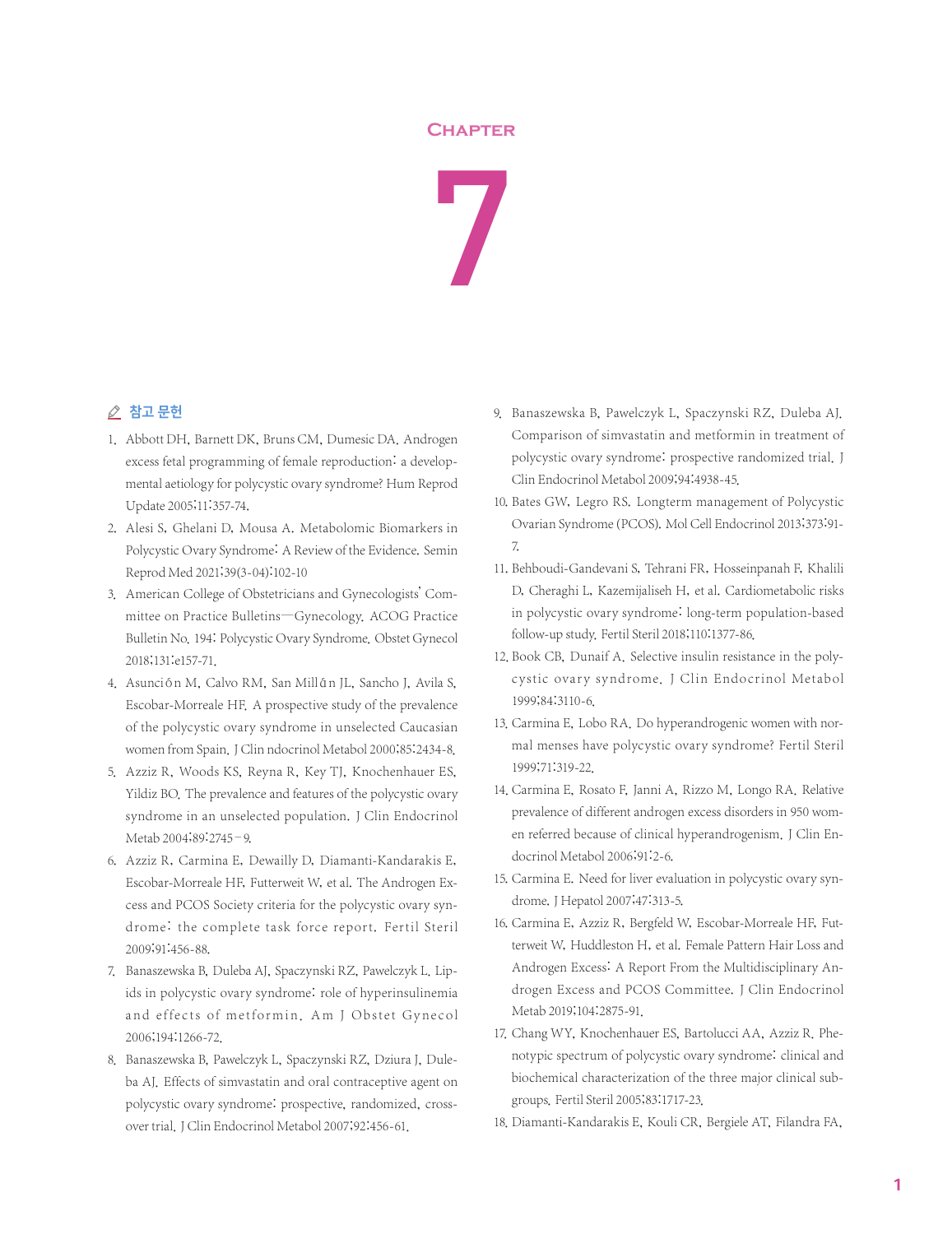Tsianateli TC, Spina GG, et al. A survey of the polycystic ovary syndrome in the reek island of Lesbos: hormonal and metabolic profile. J Clin Endocrinol Metabol 1999;84:4006-11.

- 19. Diamanti-Kandarakis E, Baillargeon JP, Iuorno MJ, Jakubowicz DJ, Nestler JE. A modern medical quandary: polycystic ovary syndrome, insulin resistance, and oral contraceptive pills. J Clin Endocrinol Metabol 2003;88:1927-32.
- 20. Duleba AJ, Banaszewska B, Spaczynski RZ, Pawelczyk L. Simvastatin improves biochemical parameters in women with polycystic ovary syndrome: results of a prospective, randomized trial. Fertil Steril 2006;85:996-1001.
- 21. Dumesic DA, Abbott DH, Eisner JR, Goy RW. Prenatal exposure of female rhesus monkeys to testosterone propionate increases serum luteinizing hormone levels in adulthood. Fertil Steril 1997;67:155-63.
- 22. Dunaif A, Finegood DT. Beta-cell dysfunction independent of obesity and glucose intolerance in the polycystic ovary syndrome. J Clin Endocrinol Metab 1996;81:942-7.
- 23. Elkind-Hirsch KE, Paterson MS, Seidemann EL, Gutowski HC. Short-term therapy with combination dipeptidyl peptidase-4 inhibitor saxagliptin/metformin extended release (XR) is superior to saxagliptin or metformin XR monotherapy in prediabetic women with polycystic ovary syndrome: a singleblind, randomized, pilot study. Fertil Steril 2017;107:253-60.
- 24. Escobar-Morreale HF. Polycystic ovary syndrome: definition, aetiology, diagnosis and treatment. Nat Rev Endocrinol 2018;14:270-84.
- 25. Facchinetti F, Unfer V, Dewailly D, Kamenov ZA, Diamanti-Kandarakis E, Laganà AS, et al. Group of 'Inositol in PCOS and Reproduction' Inositols in Polycystic Ovary Syndrome: An Overview on the Advances. Trends Endocrinol Metab 2020;31:435-47.
- 26. Falsetti L, Pasinetti E. Effects of long-term administration of an oral contraceptive containing ethinylestradiol and cyproterone acetate on lipid metabolism in women with polycystic ovary syndrome. Acta Obstet Gynecol Scand 1995;74:56-60.
- 27. Foecking EM, Szabo M, Schwartz NB, Levine JE. Neuroendocrine consequences of prenatal androgen exposure in the female rat: absence of luteinizing hormone surges, suppression of progesterone receptor gene expression, and acceleration of the gonadotropin-releasing hormone pulse generator. Biol Reprod 2005;72:1475-83.
- 28. Huang X, Wang P, Tal R, Lv F, Li Y, Zhang X. A systematic review and meta-analysis of metformin among patients with polycystic ovary syndrome undergoing assisted reproductive technology procedures. Int J Gynaecol Obstet 2015;131:111-6.
- 29. Ib á  $\boxtimes$ ez L, De Zegher F. Flutamide-metformin therapy to re-

duce fat mass in hyperinsulinemic ovarian hyperandrogenism: effects in adolescents and in women on third-generation oral contraception. J Clin Endocrinol Metab 2003;88:4720-4.

- 30. Jayasena CN, Franks S. The management of patients with polycystic ovary syndrome. Nat Rev Endocrinol 2014;10:624- 36.
- 31. Kakoly NS, Khomami MB, Joham AE, Cooray SD, Misso ML, Norman RJ, et al. Ethnicity, obesity and the prevalence of impaired glucose tolerance and type 2 diabetes in PCOS: a systematic review and meta-regression. Hum Reprod Update 2018;24:455-67.
- 32. Kim JJ, Chae SJ, Choi YM, Hwang SS, Hwang KR, Kim SM, et al. Assessment of hirsutism among Korean women: results of a randomly selected sample of women seeking pre-employment physical check-up. Hum Reprod 2011;26:214-20.
- 33. Kim JJ, Hwang KR, Choi YM, Moon SY, Chae SJ, Park CW, et al. Complete phenotypic and metabolic profiles of a large consecutive cohort of untreated Korean women with polycystic ovary syndrome. Fertil Steril 2014;101:1424-30.
- 34. Kim JJ, Hwang KR, Oh SH, Chae SJ, Yoon SH, Choi YM. Prevalence of insulin resistance in Korean women with polycystic ovary syndrome according to various homeostasis model assessment for insulin resistance cutoff values. Fertil Steril 2019;112:959-66.
- 35. Kim JJ, Hwang KR, Chae SJ, Yoon SH, Choi YM. Impact of the newly recommended antral follicle count cutoff for polycystic ovary in adult women with polycystic ovary syndrome. Hum Reprod 2020;35:652-9.
- 36. Legro RS, Gnatuk CL, Kunselman AR, Dunaif A. Changes in glucose tolerance over time in women with polycystic ovary syndrome: a controlled study. J Clin Endocrinol Metab 2005;90:3236-42.
- 37. Legro RS, Zaino RJ, Demers LM, Kunselman AR, Gnatuk CL, Williams NI, et al. The effects of metformin and rosiglitazone, alone and in combination, on the ovary and endometrium in polycystic ovary syndrome. Am J Obstet Gynecol 2007;196:402.e1-10.
- 38. Legro RS, Kunselman AR, Brzyski RG, Casson PR, Diamond MP, Schlaff WD, et al. The pregnancy in polycystic ovary syndrome II (PPCOS II) trial: rationale and design of a doubleblind randomized trial of clomiphene citrate and letrozole for the treatment of infertility in women with polycystic ovary syndrome, Contemp Clin Trials 2012;33:470-81.
- 39. Legro RS, Arslanian SA, Ehrmann DA, Hoeger KM, Murad MH, Pasquali R, et al. Diagnosis and treatment of polycystic ovary syndrome: an Endocrine Society clinical practice guideline. J Clin Endocrinol Metab 2013; 98: 4565-92.